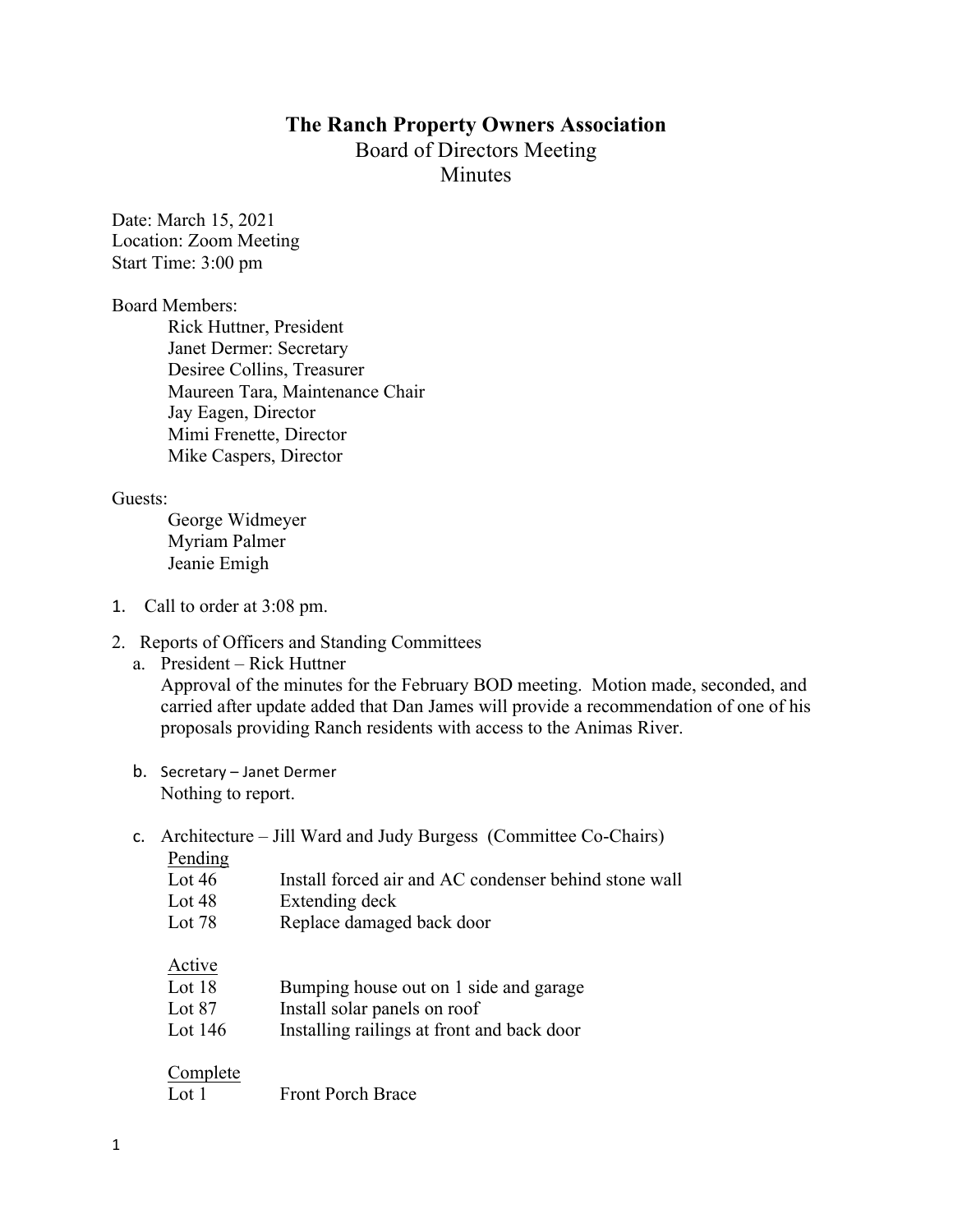- Lot 23 Garage Door (Pending resolution of color)
- Lot 87 Replace gazebo roof
- Lot 98 Placement of dumpster
- d. Treasurer/Finance Desiree Collins Current financial report provided to the BOD.

Motion made, seconded, and carried to approve monthly payment plan per request from a homeowner.

Additional financial and budgeting details provided to residents upon request.

e. Maintenance – Maureen Tara

Reserve Bridge – Work on the bridge is complete. The new utility poles are sitting on concrete blocks and the middle pier was retained because it is in good shape. Desiree and Doug Collins volunteered to clean up extra wood.

Culverts – Culvert replacements are starting the week of March  $15^{th}$ .

Spring Cleanup – Scheduled for May 10 and 11. Volunteer days for making our community "firewise" are scheduled for May 7 and 8.

Maintenance Sub-Committees – All committee members must be approved by the BOD. Motion made, seconded, and carried to approve the following sub-committee members.

**Irrigation** – George Widmeyer, Frank Lee, Bob Mals, Bob Condit **Garden** – Linda Philp, Len Schmeltzer, Connie Voss, Ann Huttner, Marian Hamlin, Michele Mals, Janice Prendergast, Nancy Woods **Sustainable Landscaping** – Maureen Tara, George Widmeyer, Dan Patterson, Len Schmeltzer, Dot Wehrly, Sam Foster, Myriam Palmer **Tree –** Sam Foster **Firewise –** Sam Foster, George Widmeyer, Sheila Lee **Fish –** Scott Voss, John Burden Maureen will post the sub-committee member list in the mailroom.

Sub-committee Reports

Firewise – Members will walk through the community and make a list of work that is needed in the common areas. Safety recommendations for homeowners will be included in the April Roundup.

Garden – Recommend removing the garden in the island near lot 66.

Sustainable Landscaping – Investigate feasibility of replacing the bluegrass in Bear Park with a grass that uses less water. Goal is to reduce watering from three times per week to once a week.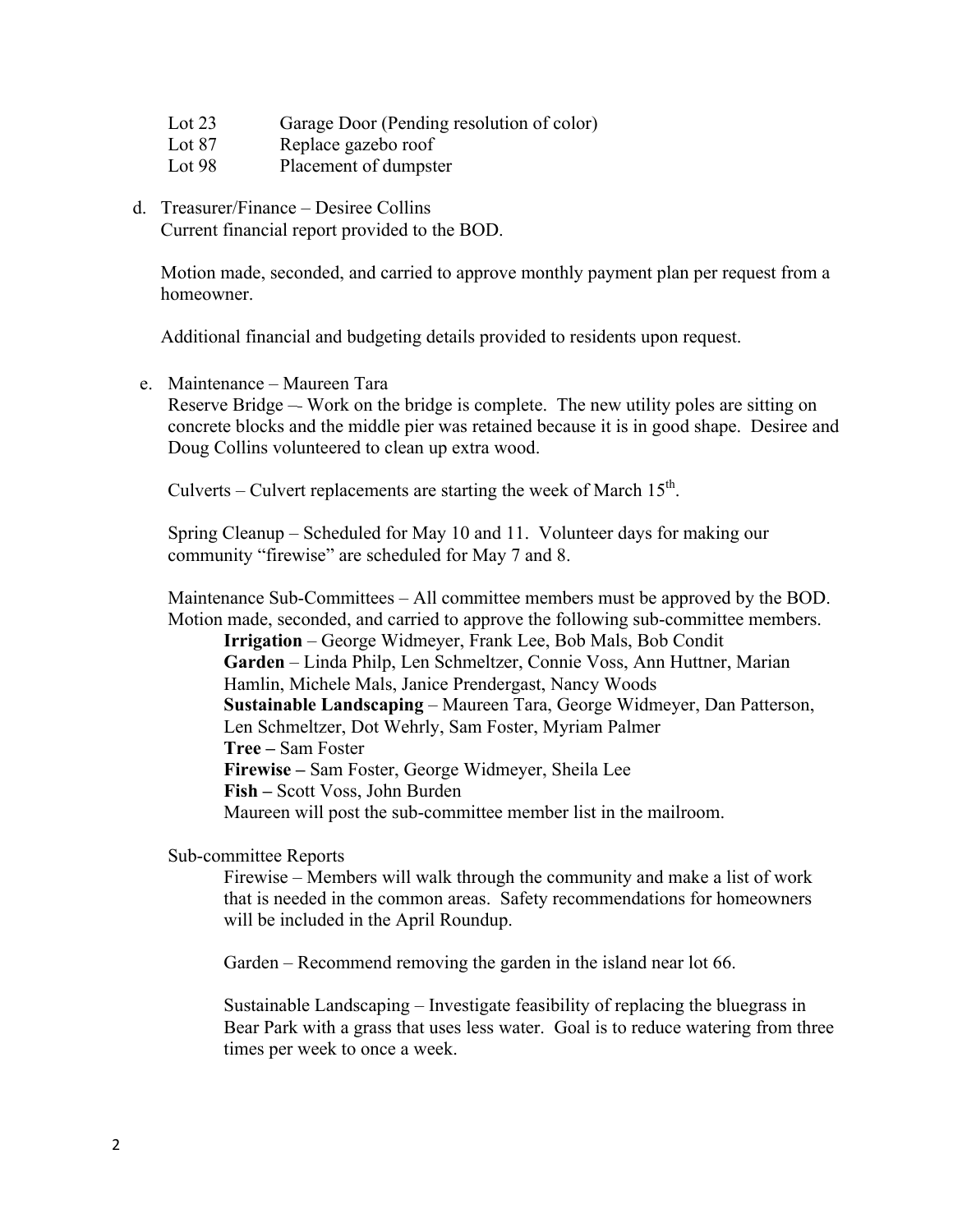Front Entrance – Difficult to find a stone mason. Jay Eagen suggested contacting Rand Myrick. To keep costs down, the plan is to decrease the area from 40 feet to 25 feet.

Water Conservation – Eric Bikis is conducting a study which covers six acres of ponds, 5,000 feet of water channels and 40 acres of irrigated grounds. The report is expected at the end of June or beginning of July.

Speeding Mitigation – The cost of installing two speed humps was determined to be too expensive. Other solutions are being investigated.

f. Director – Mimi Frenette

Nominating – Three positions to fill: Maintenance, Treasurer, and Secretary. Jim Prendergast has volunteered to fill the Treasurer position. Several people are interested in joining committees but not the board. George and Maureen will draft a recruitment letter.

## 3. New Business

a. RPOA Website – Myriam Palmer

Proposed removing the Classified menu item because it is not being used. Guidelines for posting on the website are needed. Jay Eagen, Desiree Collins, and Maureen Tara volunteered to help Carol Lewin define guidelines. Jeanie Emigh asked that her phone number be removed.

b. James Ranch – Dan James

Dan ruled out the land swap proposal as it would require revisiting land conservation agreements, so a decision was made to proceed with an easement. Our attorney, Christina, wrote an agreement for the easement. In return for the easement, The Ranch will waive the rent money for the approximately two acres that are rented to James Ranch. Desiree checked with our insurer and was told there wouldn't be an additional fee to insure the easement. A motion was made, seconded, and carried to accept the proposal and send it to James Ranch.

- c. Architectural Sub-Committee Mimi Frenette Mimi requested approval for the architectural sub-committee members Dan Patterson, Mary Sue Burnham, and Ann Huttner. Motion was made, seconded, and carried to approve the members.
- d. Entrance Sign Survey Jay Eagen Of the 42 responses received, 26 were for option A and 16 for Option B.
- e. Communication Frequency Jay Eagen Feedback from some residents was that they only wanted communications regarding critical issues. Unfortunately, there is no easy way to do that. Will try to reduce frequency of reminders.
- 4. Old Business